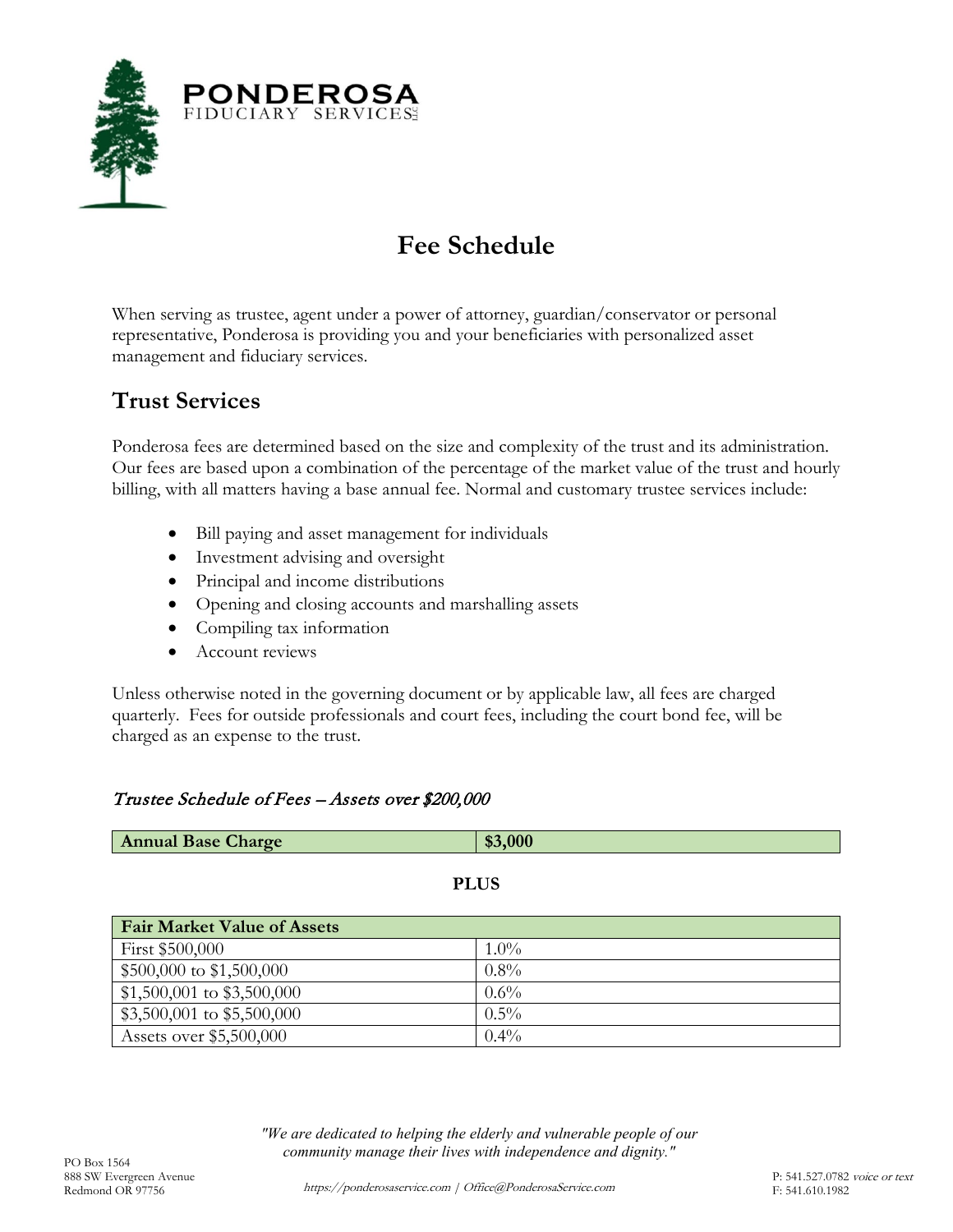#### Trustee Schedule of Fees – Assets under \$200,000

| <b>Annual Base Charge</b>    | \$2,000 |  |
|------------------------------|---------|--|
| <b>PLUS</b>                  |         |  |
|                              |         |  |
| <b>Hourly Fiduciary Rate</b> | \$125   |  |

#### Additional Fees

Occasionally there are duties outside of the standard operational and administrative duties for which additional charges may apply. These are evaluated and assessed on a case-by-case basis. Our normal hourly rate will apply in these circumstances.

### **Agency Services**

Acting as an Agent under Power of Attorney on a short-term basis (less than 1 month):

**Hourly Fiduciary Rate \$125** 

Acting as an Agent under Power of Attorney on a long-term basis:

**Same Fee Structure as Trust Services**

### **Conservator/Guardian Services**

| <b>Annual Base Charge</b>    | \$3,000 |  |
|------------------------------|---------|--|
|                              |         |  |
| <b>PLUS</b>                  |         |  |
| <b>Hourly Fiduciary Rate</b> | \$125   |  |

# **Personal Representative Services**

Personal Representative fees are set by Oregon statute under ORS 116.173(3) and are as follows:

(a) Upon the property subject to the jurisdiction of the court:

- (A) Seven percent of any sum not exceeding \$1,000.
- (B) Four percent of all above \$1,000 and not exceeding \$10,000.
- (C) Three percent of all above \$10,000 and not exceeding \$50,000.
- (D) Two percent of all above \$50,000.

(b) One percent of the property, exclusive of life insurance proceeds, not subject to the jurisdiction of the court but reportable for Oregon estate tax or federal estate tax purposes.

*"We are dedicated to helping the elderly and vulnerable people of our community manage their lives with independence and dignity."* PO Box 1564